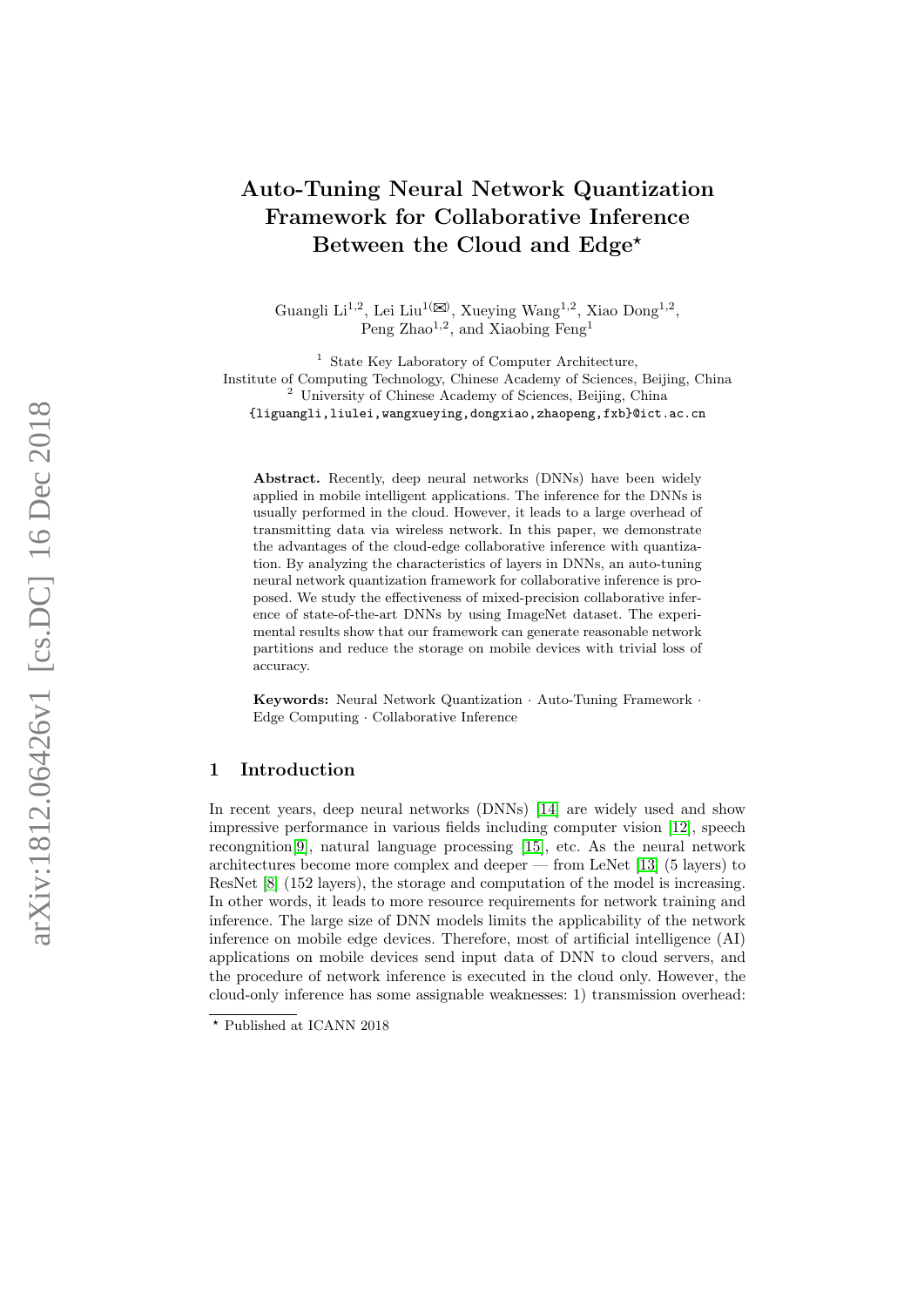it leads to a large overhead of uploading data especially when the mobile edge devices are in the low-bandwidth wireless environments. 2) privacy disclosure: sometimes, personal data, e.g. one's photos and videos, are not allowed to send to the cloud servers directly.

Today's mobile devices, such as Apple's iPhone and NVIDIA's Jetson TX2, have more powerful computability and larger memory. In addition, many neural network quantization methods [\[3,](#page-8-0)[4,](#page-8-1)[7,](#page-9-6)[18](#page-9-7)[,19\]](#page-9-8) have been proposed for reducing the resource consumption of DNNs. By using quantization, the data of a network can be represented by low-precision values, e.g. INT8 (8-bit integer). On the one hand, low-precision data reduces storage of DNNs and enables network models to be stored on the mobile edge device with limited resources. On the other hand, with the use of high-performance libraries for low-precision computing [\[1,](#page-8-2)[2\]](#page-8-3), the speed of the network inference will be improved. This makes it possible to perform some or all parts of neural network inference on mobile devices and leads to a new inference mode: cloud-edge collaborative inference.



<span id="page-1-0"></span>Fig. 1. Overview of auto-tuning framework

In this paper, we propose an auto-tuning neural network quantization framework as shown in Fig. [1.](#page-1-0) During deployment, the framework profiles the operators of DNNs on edge devices and generates the candidate layers as partition points. When the neural network is ready to be used, the framework starts auto-tuning for network partition. In the time of inference, the first part of the network is quantized and executed on the edge devices, and the second part of the network is executed in the cloud servers. On the edge, we use quantized neural network to reduce storage and computation. In the cloud, we use original full-precision network to achieve high accuracy.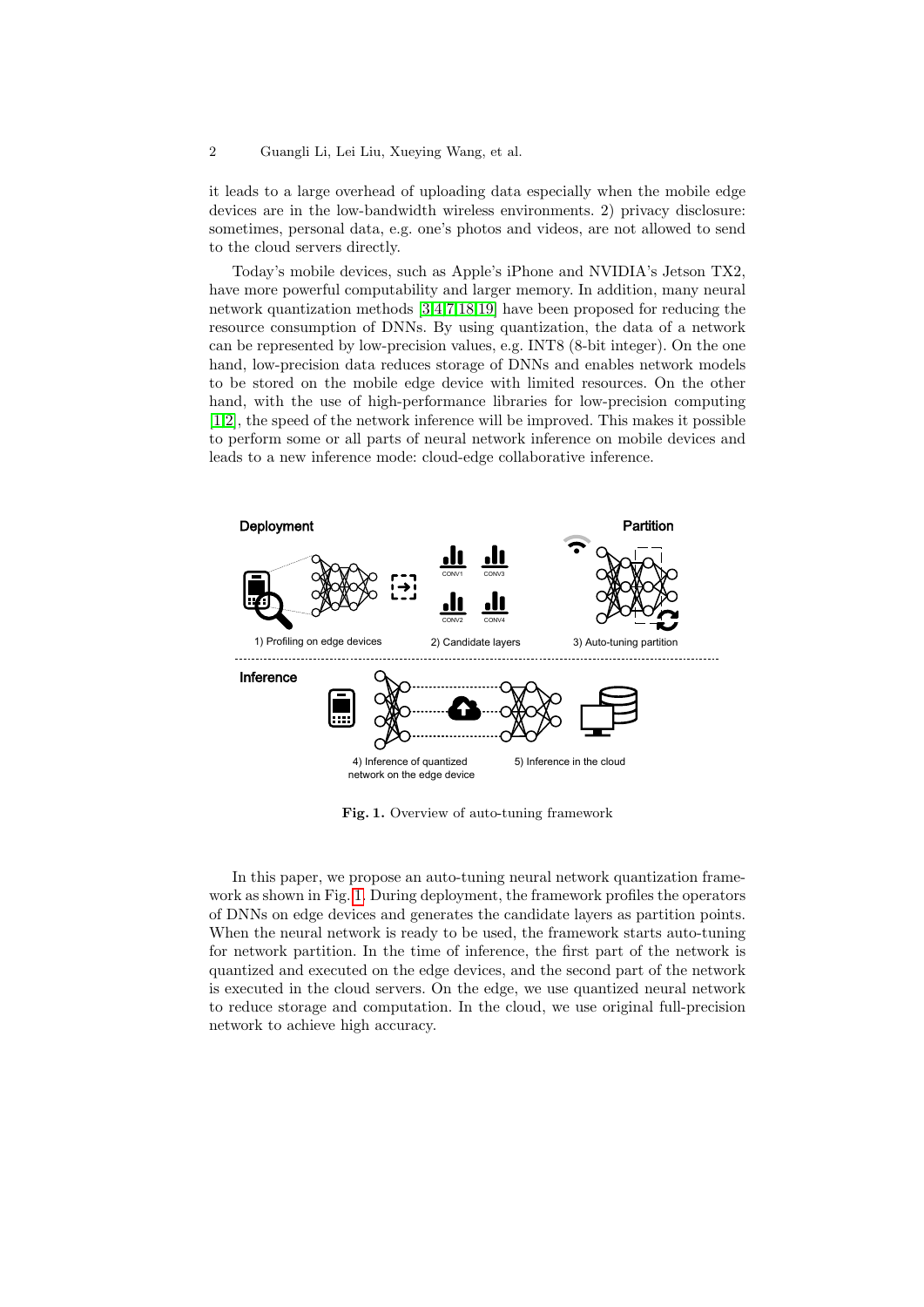In the collaborative inference, quantized neural networks can reduce the storage of models. Intermediate results of quantized networks are also low-precision data, which can reduce data communication between cloud and edge. So user's mobile device could transmit less data when using AI applications. Additionally, transmitting intermediate result data, rather than the original input data, can protect personal information. In realistic scenarios, the process of analysis and testing is tedious and time-consuming. It's unfriendly for a program developer to test and decide how to partition the network. Our automatic tuning framework will help developers find the most reasonable partition of a DNN. The contributions of this paper are summarized as follows:

- Analysis of DNN partition points We analyze the structures of deep neural networks and show which layers are reasonable partition points. Based on the analysis, we could generate candidate layers as partition points of a specific neural network. (Section 2.2)
- Auto-tuning quantization framework for collaborative inference We develop an auto-tuning neural network quantization framework for collaborative inference between cloud and edge. The framework quantizes neural networks according to the candidate partition points and provides an optimal mixedprecision partition for cloud-edge inference by auto-tuning. (Section 2.3)
- Experimental study We show the performance of collaborative inference of state-of-the-art DNNs by using ImageNet dataset. The framework generates reasonable network partitions and reduces the storage of inference on mobile devices with trivial loss of accuracy. (Section 3)

## 2 Auto-Tuning Quantization Framework

In this section, we present our auto-tuning neural network quantization framework. Firstly, we briefly introduce neural network quantization. Secondly, we analyze the structures of the state-of-the-art DNNs. Finally, we describe the auto-tuning partition algorithm.

#### 2.1 Neural Network Quantization

In order to accelerate inference and compress the size of DNN models, many network quantization methods are proposed. Some studies focus on scalar and vector quantization [\[4,](#page-8-1)[7\]](#page-9-6), while others center on fixed-point quantization [\[18,](#page-9-7)[19\]](#page-9-8). In this paper, we are mainly interested in scalar quantization of INT8, which is supported by many advanced computing libraries such as Google's gemmlowp [\[1\]](#page-8-2) and NVIDIA's cuDNN [\[2\]](#page-8-3). In general, an operator computation of scalar quantized neural networks can be summarized as follows:

• Off-line Quantization

Step 1. Find quantization thresholds  $(T_{min}$  and  $T_{max})$  for calculating scale factors of *Input*, *Weights* and *Output*;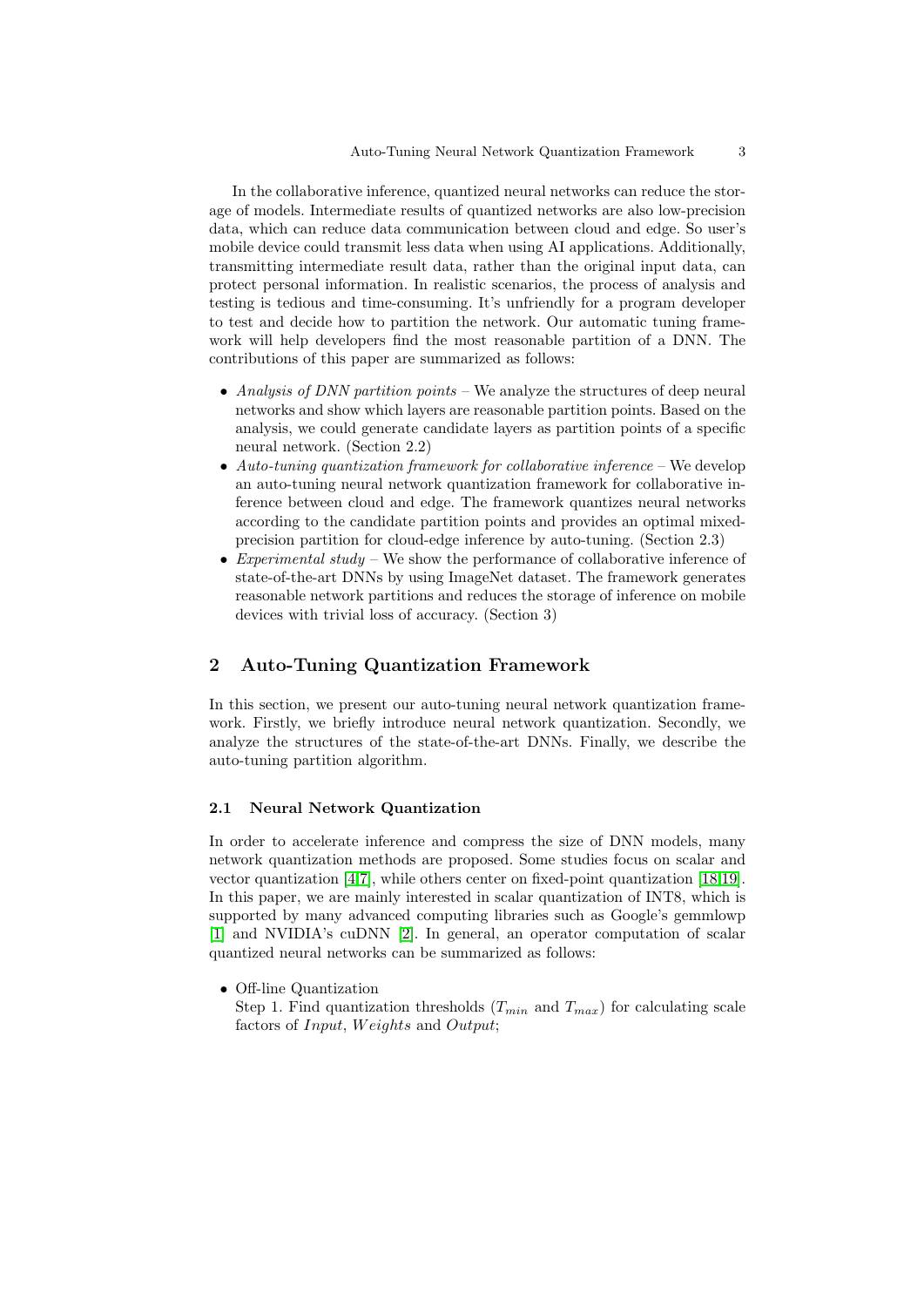#### 4 Guangli Li, Lei Liu, Xueying Wang, et al.

Step 2. Quantize *Input* and *Weights* according to the following formula:

<span id="page-3-0"></span>
$$
Data_Q(x) = \begin{cases} \frac{Data(x) - T_{min}}{|T_{max} - T_{min}|} \times Range_{LP} & x \in (T_{min}, T_{max}) \\ ||V_{low-precision}||_{\infty} & x \ge T_{max} \\ ||V_{low-precision}||_{-\infty} & x \le T_{min} \end{cases}
$$
(1)

where:  $Range_{LP}$  is the range of low-precision values (e.g. 255 for INT8),  $V_{low-precision}$  is the set of low-precision values,  $Data(x)$  is the original value,  $Data_Q(x)$  is the quantized value.

• On-device Computation

Step 1.  $Output_Q = Operator(Input_Q, Weights_Q);$ Step 2. Dequantize  $Output_Q$  according to the following formula:

$$
Output = \frac{|T_{max} - T_{min}|}{Range_{LP}} \times Output_Q(x) + T_{min}
$$
\n(2)

Step 3. Output = ActivationFunction(Output); Step 4. Quantize Output as  $Input_{Next}$  according to Formula. [1.](#page-3-0)

#### 2.2 Candidate Network Partition Points

In general, a deep neural network contains many kinds of layers such as convolution layers, fully-connected layers and activation layers. We analyze the characteristics of different network layers and decide how to select candidate layers as reasonable partition points. The set of candidate layers,  $Rule = \{L_1, L_2, \ldots, L_n\}$ , is based on the results of the following analysis.



<span id="page-3-1"></span>Fig. 2. Partition points of DNNs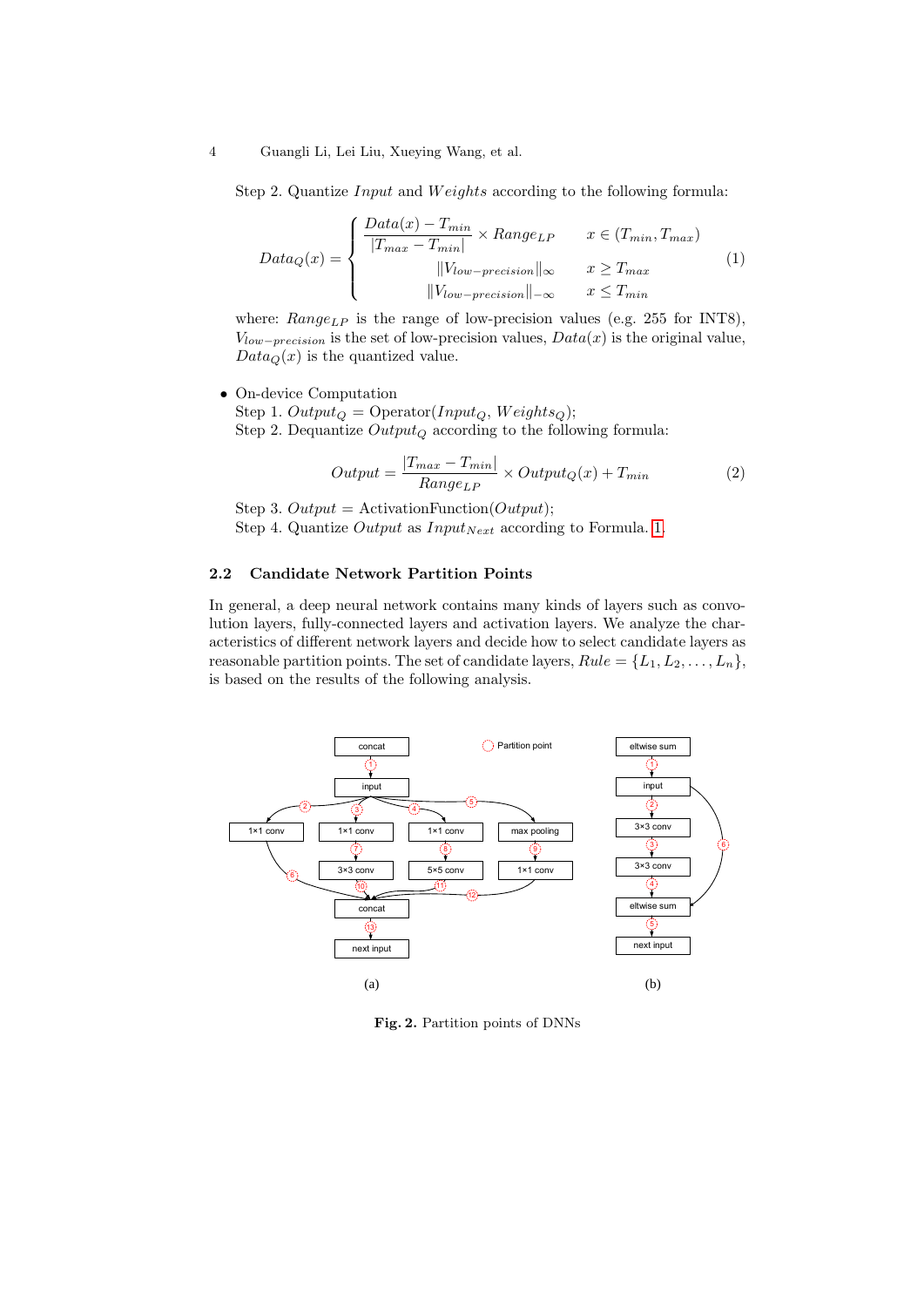| Partition                   |                | Brother branch Inference mode of | Data Transmission               |
|-----------------------------|----------------|----------------------------------|---------------------------------|
| points                      | $\rm lexists?$ | the brother branch               |                                 |
| 1, 13                       | No.            |                                  | $INT8 \times 1$                 |
| 2, 3, 4, 5                  |                |                                  |                                 |
| 7, 8, 9                     | Yes            | Mobile Edge                      | INT8 $\times$ 4                 |
| 6, 10, 11, 12               |                |                                  |                                 |
| 2, 3, 4, 5                  |                |                                  |                                 |
| 7, 8, 9                     | Yes            | Cloud                            | $INT8 \times 1 + FP32 \times 1$ |
| $\vert 6, 10, 11, 12 \vert$ |                |                                  |                                 |

<span id="page-4-0"></span>Table 1. Analysis of inception

Layers in Inception Networks Inception is a structure that contains branches, and these branches are executed in parallel and their results are merged into a network layer (e.g. concat layer). Fig.  $2(a)$  is an example of inception from GoogLeNet [\[17\]](#page-9-9). As shown, the inception contains 13 possible partition points. If we try all the partition points, it will take a lot of time. We divide these partition points into two groups according to whether they have at least a brother branch (separate from the same layer and merge in the same layer). The results of the analysis are shown in Table. [1.](#page-4-0) When a partition point has no brother branch (e.g. 1 and 13), the output of the sub-network on edge devices contains only  $1 \times$  INT8 Blob (4D array for storing data). When a partition point has a brother branch, there are two cases: 1) its brother branch runs on the edge devices, and the sub-network output contains  $4 \times NTS$  Blobs; 2) its brother branch runs in the cloud, and the sub-network output contains  $1 \times \text{INT8}$  Blob and  $1 \times$  FP32 Blob. The transmission data in first group is smaller than it is in the second group. Therefore, if a network layer in inception has a brother branch, the framework will not choose it as a candidate layer.

<span id="page-4-1"></span>Table 2. Analysis of residual network

| points     | $\overline{\text{Partition}}\text{_{\text{Shortcut}}\text{ connection exists?}}\text{[Data Transmission}$ |                                   |
|------------|-----------------------------------------------------------------------------------------------------------|-----------------------------------|
|            | Nο                                                                                                        | INTS $\times$ 1                   |
| 2, 3, 4, 6 | Yes                                                                                                       | $ INT8 \times 1 + FP32 \times 1 $ |

Layers in Residual Networks There are many shortcut connections in the residual network [\[8\]](#page-9-5). Fig. [2\(](#page-3-1)b) shows an example of a residual block which contains a shortcut connection. There are 6 possible partition points in this example. According to whether the shortcut connection of a partition points exists, we divide these partition points into two groups. When a partition point has no shortcut connection (e.g. 1 and 5), the output of the sub-network on edge devices contains only  $1 \times$  INT8 Blob. Otherwise, the output of the sub-network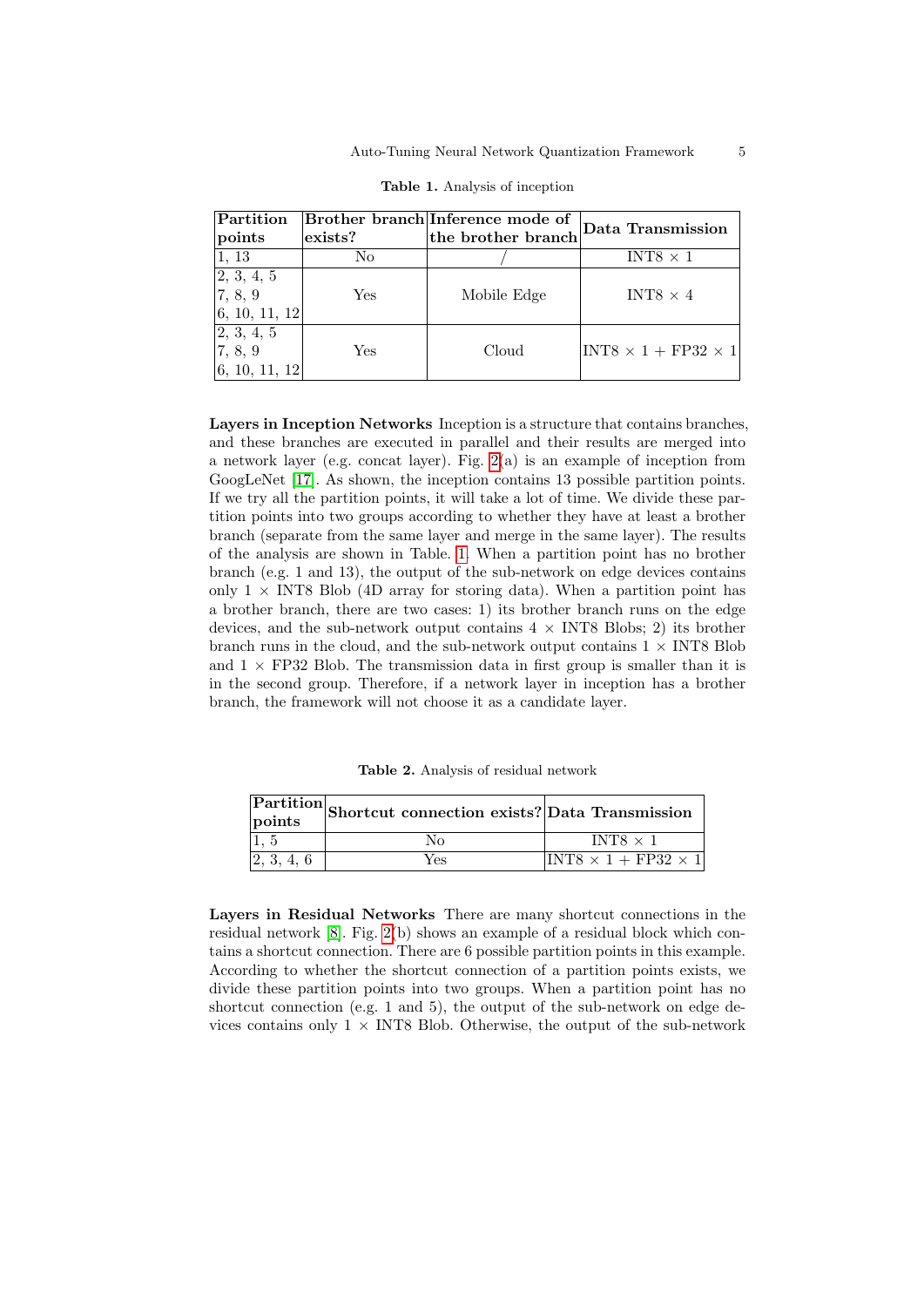6 Guangli Li, Lei Liu, Xueying Wang, et al.

contains  $1 \times$  INT8 Blob and  $1 \times$  FP32 Blob. Table. [2](#page-4-1) shows the analysis result. Therefore, the network layers with shortcut connections are not reasonable candidate layers.

Non-parametric Layers Non-parametric layers, such as ReLU and pooling, have no parameters, so they require almost no memory storage. In addition, the computation of the non-parametric layers accounts for a very small proportion of the total network computation. Therefore, our framework merges the nonparametric layers into the nearest previous parametric layers, i.e. these nonparametric layers will not be used as candidate layers.

#### 2.3 Auto-Tuning Partition

According to the candidate rule Rule, the framework performs auto-tuning partition for cloud-edge collaborative inference, as described in Algorithm. [1.](#page-5-0) The input of the algorithm contains candidate layer rules and a neural network. Firstly, candidate rules are used to select candidate partition points in the neural network (lines 1-2). Secondly, all candidate partition networks are tested, and the information of performance is recorded in  $P$  (lines 3-9). The function of PredictPerformance can predict the performance of collaborative inference based on the results of off-line profiling. Finally, we find the best partition point in P for collaborative inference of mixed-precision neural network (lines 10-14).

<span id="page-5-0"></span>

| <b>Algorithm 1:</b> Auto-Tuning Partition                                             |  |  |  |  |  |
|---------------------------------------------------------------------------------------|--|--|--|--|--|
| <b>Input:</b> candidate rules Rule, neural network $Net = \{L_1, L_2, \ldots, L_n\}$  |  |  |  |  |  |
| <b>Output:</b> optimize partition $p_{best}$                                          |  |  |  |  |  |
| $1\;\;P \leftarrow \Phi; \; p_{best} \leftarrow null;$                                |  |  |  |  |  |
| 2 Candidate $\leftarrow \{L_i   L_i \in Rule\};$                                      |  |  |  |  |  |
| <b>3 for</b> $L_i$ in Candidate do                                                    |  |  |  |  |  |
| $Net_{edge} \leftarrow Net.Split(First, L_i);$<br>$\overline{\mathbf{4}}$             |  |  |  |  |  |
| $Net_{Cloud} \leftarrow Net.Split(L_i + 1, Last);$<br>5                               |  |  |  |  |  |
| $Engineering_{Edge} \leftarrow Net_{Edge}(DataType_{});$<br>6                         |  |  |  |  |  |
| $Engineering_{Cloud} \leftarrow Net_{Cloud}(DataType_{\leq FP32>});$<br>7             |  |  |  |  |  |
| $(L_i, info) \leftarrow PredictPerformance(Engineering_{Edge}, Engine_{Cloud});$<br>8 |  |  |  |  |  |
| $P \leftarrow P \cup (L_i, info);$<br>9                                               |  |  |  |  |  |
| 10 $Env = GetEnvironment(Device_{Edge});$                                             |  |  |  |  |  |
| 11 for $p_i$ in P do                                                                  |  |  |  |  |  |
| if $Env(p_i)$ is better than $Env(p_{best})$ then<br>12                               |  |  |  |  |  |
| $\left\lfloor\right. p_{best} \leftarrow p_i;$<br>13                                  |  |  |  |  |  |
| 14 return $p_{best}$ ;                                                                |  |  |  |  |  |
|                                                                                       |  |  |  |  |  |
|                                                                                       |  |  |  |  |  |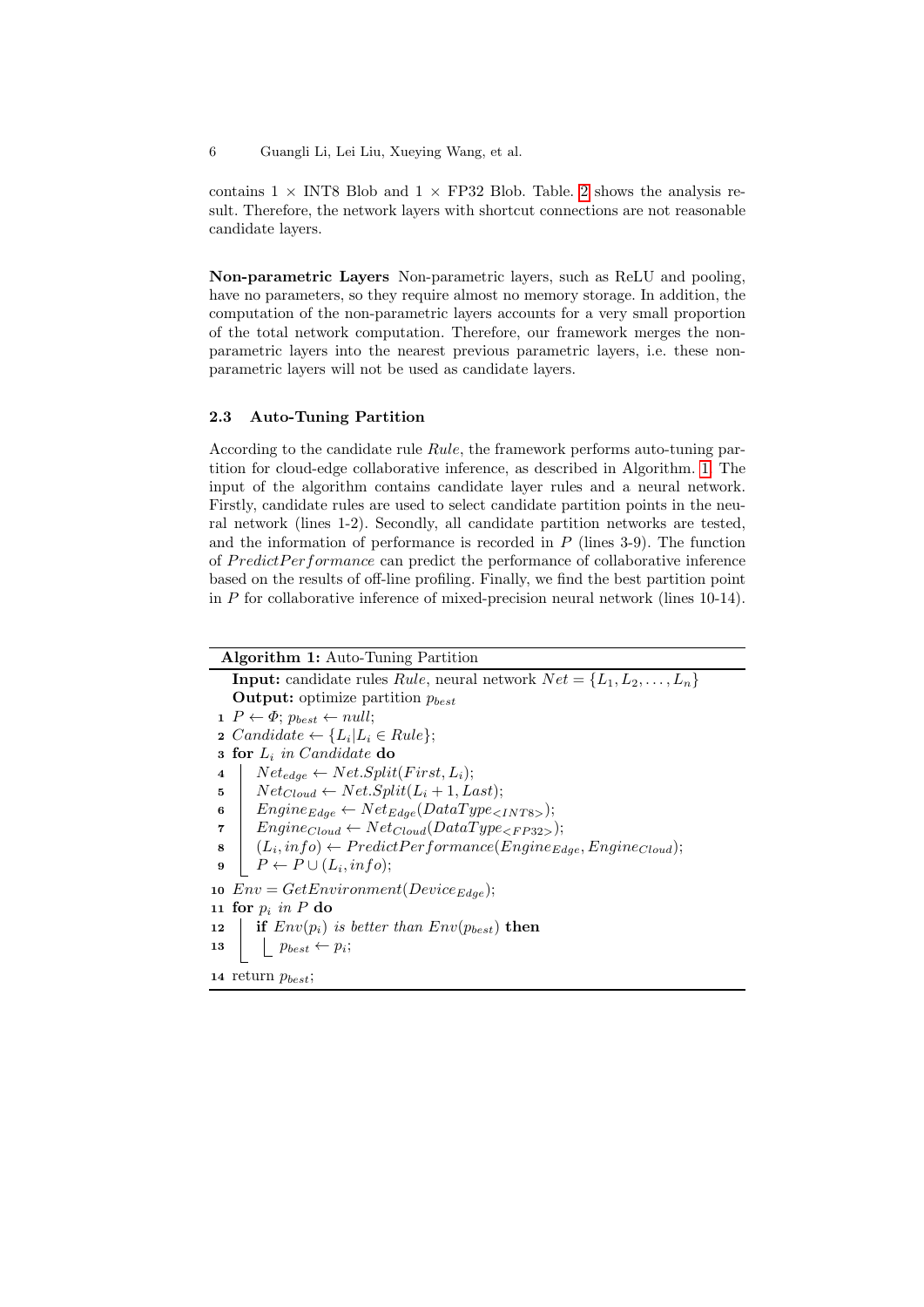#### 3 Experiments

In this section, we use ImageNet [\[6\]](#page-9-10) dataset to test the collaborative inference of DNNs [\[8,](#page-9-5)[12,](#page-9-1)[16](#page-9-11)[,17\]](#page-9-9) and show results of our auto-tuning framework. We illustrate the most reasonable partition for each neural network. The inference of the edge performs on a mobile platform – NVIDIA Jetson TX2 (NVIDIA's latest mobile SoC) – with  $4 \times$  ARM Cortex-A57 CPUs and  $2 \times$  Denver CPUs, 8G of RAM. The inference of the cloud performs on a server with Intel Core-i7 CPU, NVIDIA TITAN Xp GPU, 16G of RAM. We use Caffe [\[10\]](#page-9-12) with cuDNN (version 7.0.5) on the GPU of cloud servers. We use gemmlowp's [\[1\]](#page-8-2) implementation on the CPU of the edge devices.

#### 3.1 Experimental Results

| Neural network                      |             |                    |              | AlexNet VGG16 ResNet-18 GoogLeNet |
|-------------------------------------|-------------|--------------------|--------------|-----------------------------------|
| Wireless upload $(\overline{KB/s})$ | <b>250</b>  | <b>240</b>         | 70           | 180                               |
| Best partition point                | conv5       | conv1.2            | res4a        | $\text{conv2}$                    |
| Inference time (s)                  | 0.36        | 5.65               | 1.86         | 1.16                              |
| $\sqrt{\text{Speed-up}}$            | $1.7\times$ | $\langle 1 \times$ | $1.13\times$ | $\langle 1 \times$                |
| Model download (KB)                 | 2278        | 38                 | 1569         | 121                               |
| Model storage reduction             | 96.17%      | 99.97%             | 85.63%       | 98.22%                            |
| TOP-1 accuracy.                     | $-0.09\%$   | $0.00\%$           | $-0.19\%$    | $-0.10\%$                         |

<span id="page-6-0"></span>Table 3. Experimental results of our framework

Table. [3](#page-6-0) summarizes the results of our framework. We tested AlexNet, VGG16, ResNet-18 and GoogLeNet in different wireless network environments. For each neural network, the framework gives the best partition point and the fastest partition point. According to the inference time and the speed-up in the table, we can see that sometimes the speed of collaborative inference is faster than that of the cloud inference only. This is due to the large transmission overhead in the low-bandwidth wireless environments. In collaborative inference, we only need to download the parameters required by the edge inference, which can significantly reduce the size of download data. If users need to achieve the fastest inference speed, the fastest partition point should be selected. If users need to avoid privacy disclosure, the best partition point should be selected. In addition, quantized neural networks do not lead to a significant drop in accuracy (usually less than  $1\%$ ).

Fig. [3](#page-7-0) shows the collaborative inference time of each candidate layer in the wireless network environments. We take AlexNet as an example. Each bar represents a network partition, which consists of three parts: edge inference, data upload and cloud inference. After auto-tuning of framework, conv5 layer is selected as the best partition point (marked with a hollow pentagram) and the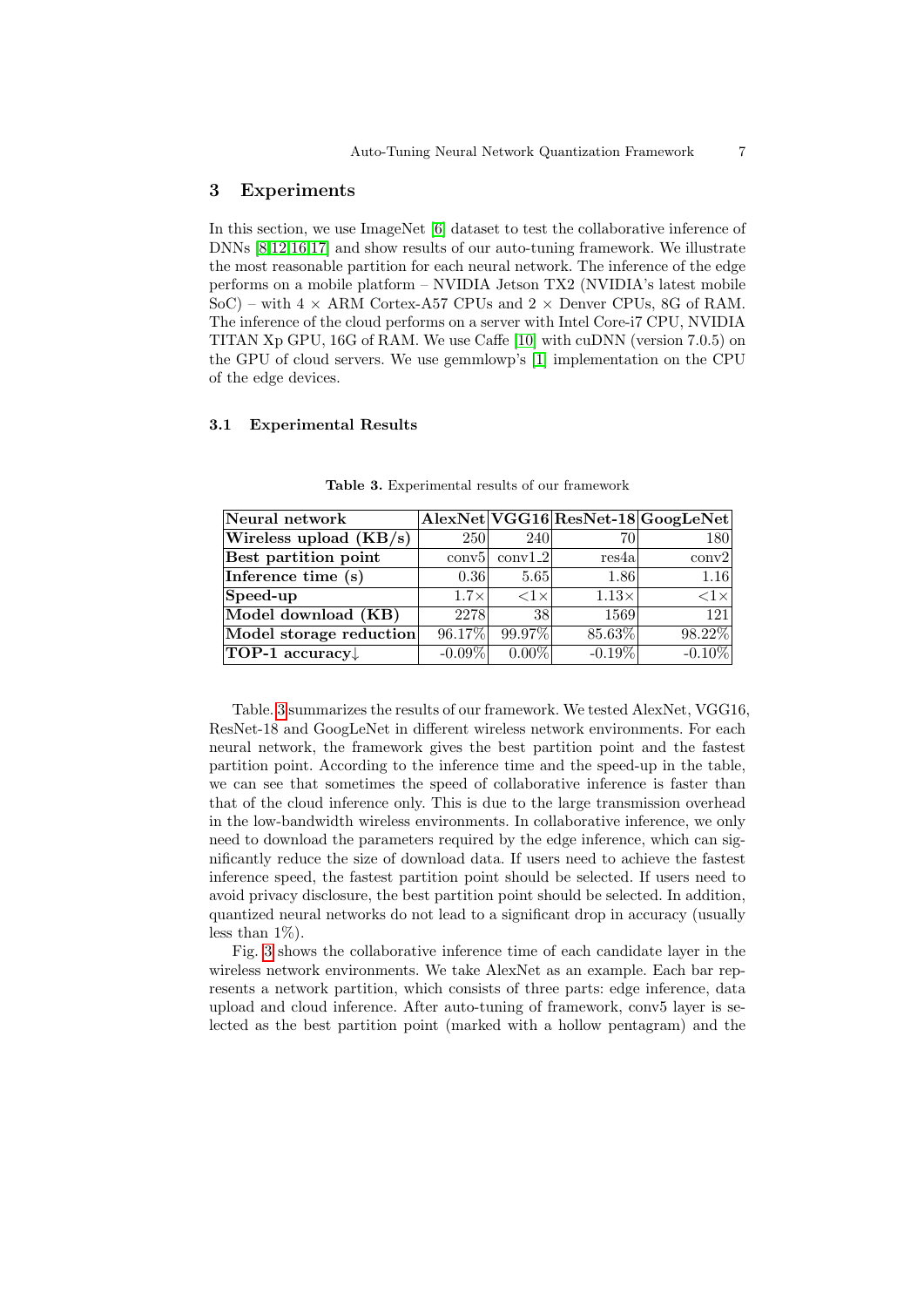

<span id="page-7-0"></span>Fig. 3. Performance of each DNN partition

fastest partition point (marked with a filled pentagram). On edge devices, we feed input data to the neural network and perform inference of layers from conv1 to conv5. The output data of conv5 (pool and relu are merged) is uploaded to the cloud, and then the inference of layers from fc6 to fc8 is executed in the cloud. The approach of collaborative inference achieves 1.7× speed-up. It can be seen that the accuracy drop of the network is trivial, and the largest accuracy loss in all partitions is only -0.11%.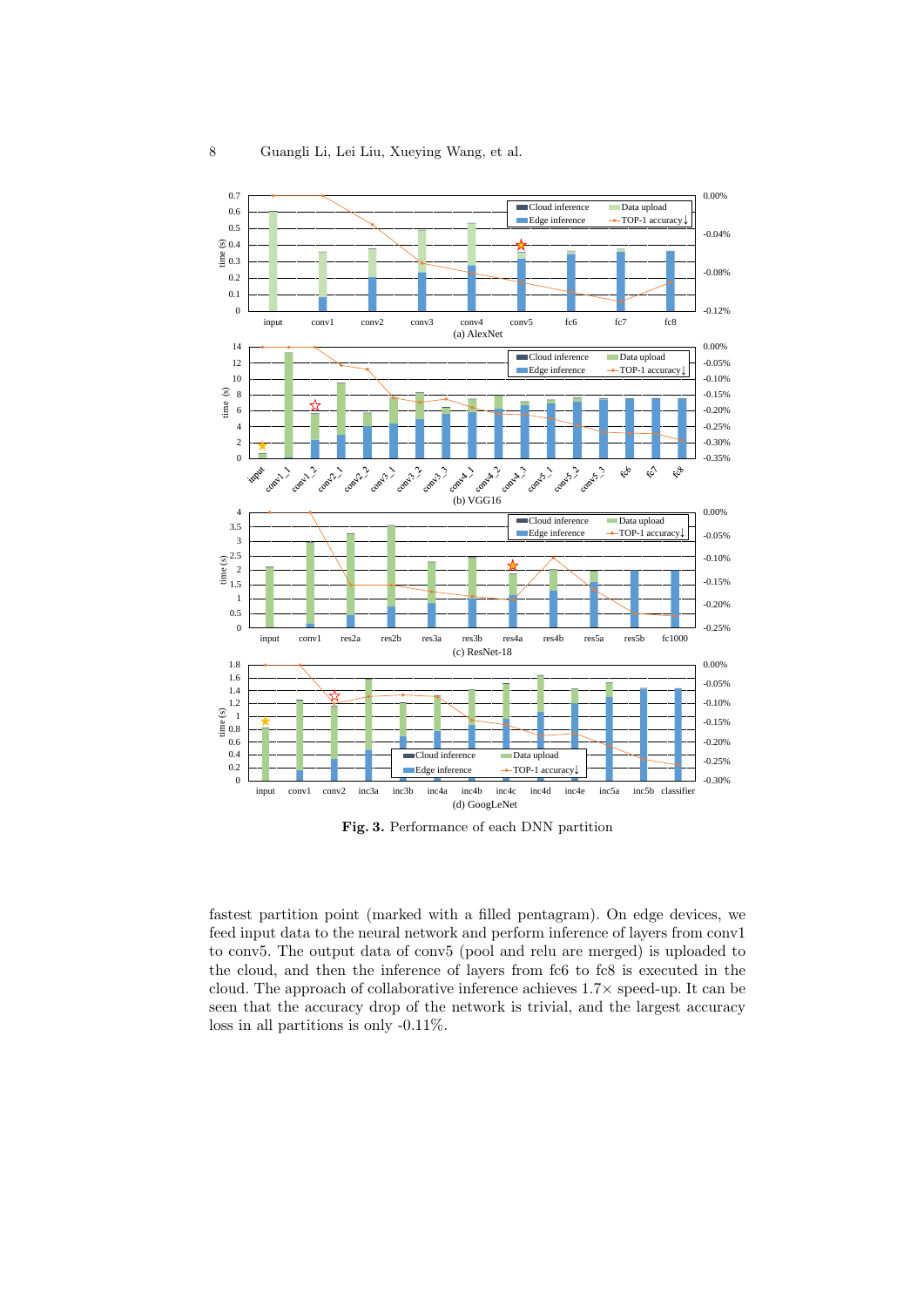### 4 Related Work

Recently, many neural network quantization methods have been proposed. Gong Y. et al. [\[7\]](#page-9-6) and Cheng J. et al. [\[4\]](#page-8-1) explored scalar and vector quantization methods for compressing DNNs. Zhou A. et al. [\[18\]](#page-9-7), Zhou S. et al. [\[19\]](#page-9-8) proposed fixed-point quantization methods. Cuervo E. et al [\[5\]](#page-8-4) and Kang Y. et al. [\[11\]](#page-9-13) designed frameworks that support collaborative computing of mobile applications. Their frameworks perform off-line partition for full-precision neural networks, and ours performs on-line partition for mixed-precision neural networks. Overall, the application of quantization methods in cloud-edge collaborative inference has not been studied yet. To the best of our knowledge, it is the first attempt to build framework for cloud-edge collaborative inference of mixed-precision neural networks.

# 5 Conclusion

In this paper, we propose an auto-tuning neural network quantization framework for collaborative inference. We analyze the characteristics of network layers and provide candidate rules to choose reasonable partition points. The auto-tuning framework helps developers get the most suitable partition of a neural network. The cloud-edge mode (i.e. collaborative inference) reduces the storage of inference on mobile devices with trivial loss of accuracy and could protect personal information.

## Acknowledgement

This work is supported by the National Key R&D Program of China under Grant No.2017YFB0202002, the Science Fund for Creative Research Groups of the National Natural Science Foundation of China under Grant No.61521092 and the Key Program of National Natural Science Foundation of China under Grant Nos.61432018, 61332009, U1736208.

## References

- <span id="page-8-2"></span>1. gemmlowp: a small self-contained low-precision gemm library. [https://github.](https://github.com/google/gemmlowp) [com/google/gemmlowp](https://github.com/google/gemmlowp)
- <span id="page-8-3"></span>2. NVIDIA TensorRT. <https://developer.nvidia.com/tensorrt>
- <span id="page-8-0"></span>3. Cheng, J., Wang, P., Li, G., Hu, Q., Lu, H.: Recent advances in efficient computation of deep convolutional neural networks. CoRR abs/1802.00939, 1–12 (2018), <http://arxiv.org/abs/1802.00939>
- <span id="page-8-1"></span>4. Cheng, J., Wu, J., Leng, C., Wang, Y., Hu, Q.: Quantized cnn: A unified approach to accelerate and compress convolutional networks. IEEE Transactions on Neural Networks & Learning Systems (99), 1–14 (2017)
- <span id="page-8-4"></span>5. Cuervo, E., Balasubramanian, A., Cho, D.K., Wolman, A., Saroiu, S., Chandra, R., Bahl, P.: MAUI:making smartphones last longer with code offload. In: International Conference on Mobile Systems, Applications, and Services. pp. 49–62 (2010)